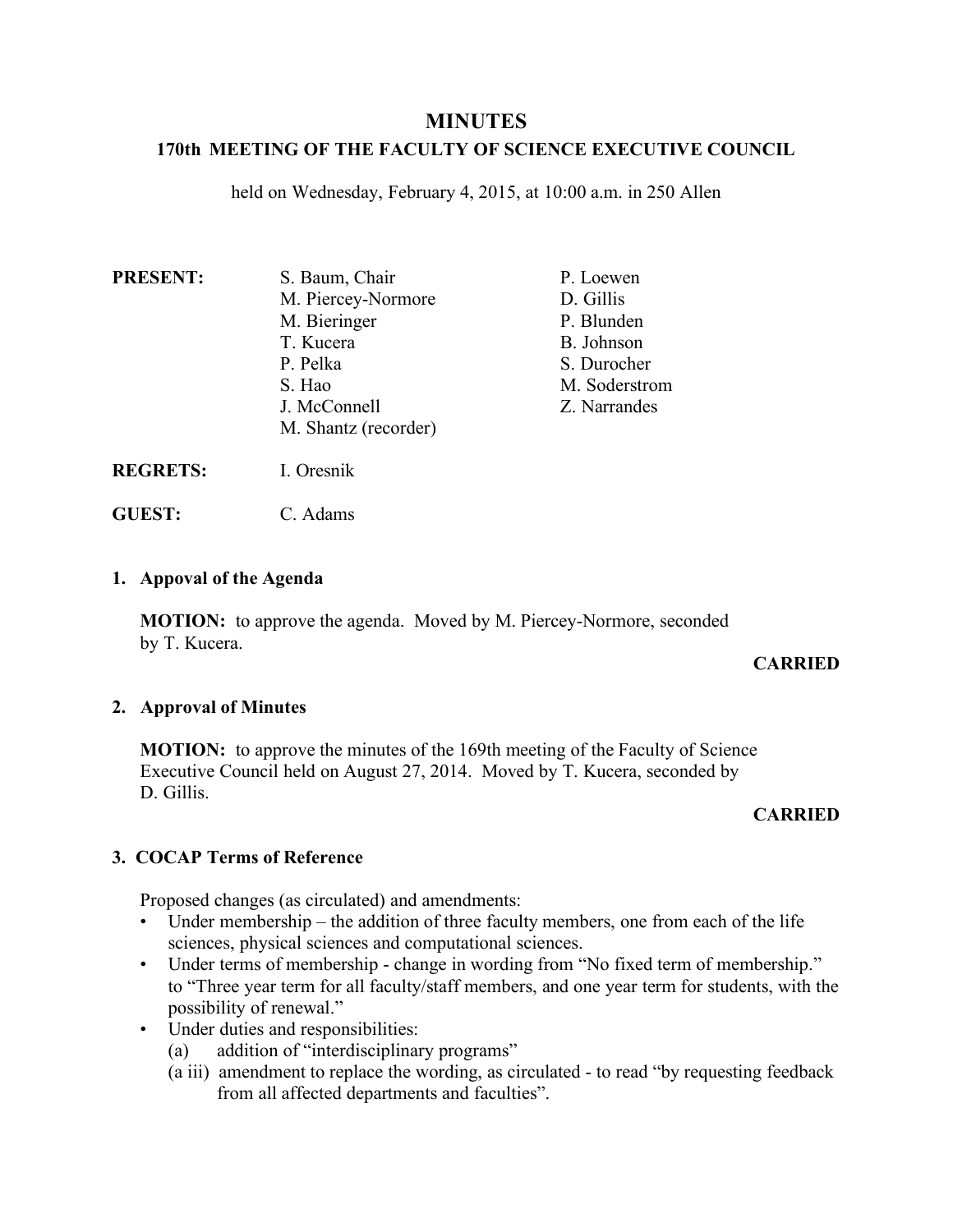(c) amendment to replace the wording, as circulated - to read "ensure consistency with general regulations and across departments and programs within the Faculty of Science".

Action: M. Piercey-Normore to create a template to help facilitate the success of proposals to 4Cs from the Faculty of Science.

**MOTION:** to recommend to Faculty Council for approval the changes, as circulated, to the COCAP terms of reference, with above amendments. Moved by M. Piercey-Normore, seconded by M. Bieringer.

## **CARRIED**

#### **4. Graduate Program Changes -** for information only

- The Department of Mathematics currently offers a thesis-based Master's degree. They proposed the introduction of an optional course-based Master's degree.
- In Mathematics, the cross listing of 17 senior undergraduate Mathematics courses with graduate courses.

Both proposals were approved at the January 7, 2015 meeting of the FGS Academic Programs Committee. The next step is approval from FGS Executive.

## **5. Undergraduate Course and Program Changes**

Associate Dean Michele Piercey-Normore outlined the undergraduate course and program changes, as circulated. Most changes involved adding the math options to programs, and a few course modifications.

- S. Hao gave an update on Actuarial Mathematics in the past students needed ACC 1100 and FIN 2200 to get VEE credit in Corporate Finance. The ACC 1100 requirement is no longer required for VEE credit but it is still required for their degree.
- Biotechnology program there were problems with students getting into required classes. Last year an ad hoc committee was formed to informally revise the list of optional courses that were causing these bottlenecks. These changes are proposed to become formal.
- The Mathematics changes were turned down at the last round of 4Cs meetings. They have been readdressed and are now ready for the next 4Cs.

Action: M. Piercey-Normore to clarify the June 16, 2014 email from Bonnie Hallman regarding U1 support for Math changes.

**MOTION:** to approve the undergraduate courses changes, as circulated. Moved by M. Piercey-Normore, seconded by B. Johnson.

#### **CARRIED**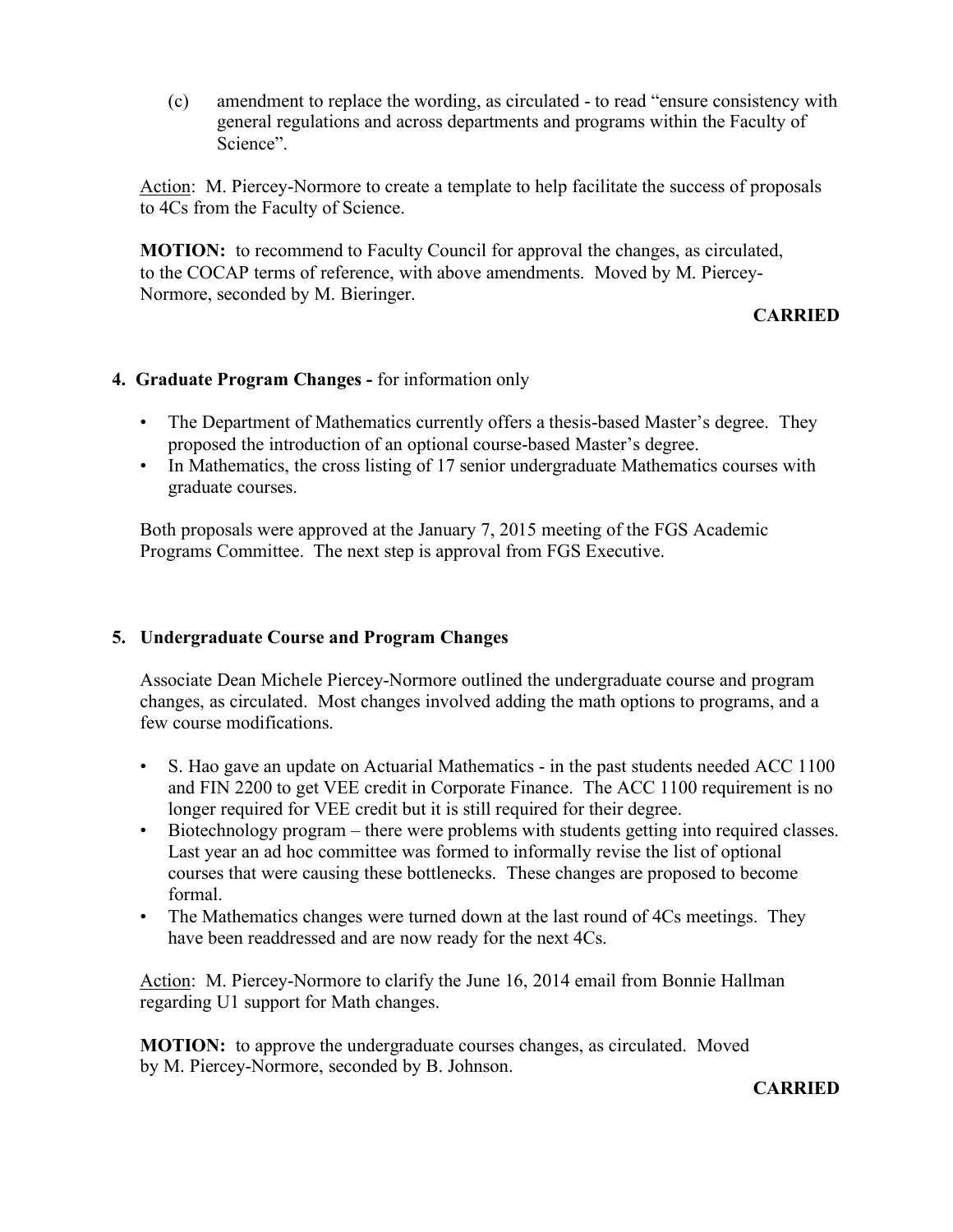**MOTION:** to recommend to Faculty Council approval of the undergraduate program changes, as circulated. Moved by M. Piercey-Normore, seconded by T. Kucera.

#### **CARRIED**

## **6. Approval of Faculty Council Draft Agenda**

**MOTION:** to approve the draft agenda of the Faculty Council meeting scheduled for February 9, 2015. Moved by M. Piercey-Normore, seconded by P. Pelka.

#### **CARRIED**

# **7. Other Business -** nothing to report

#### **8. Adjournment**

.

Meeting adjourned at 10:40 am